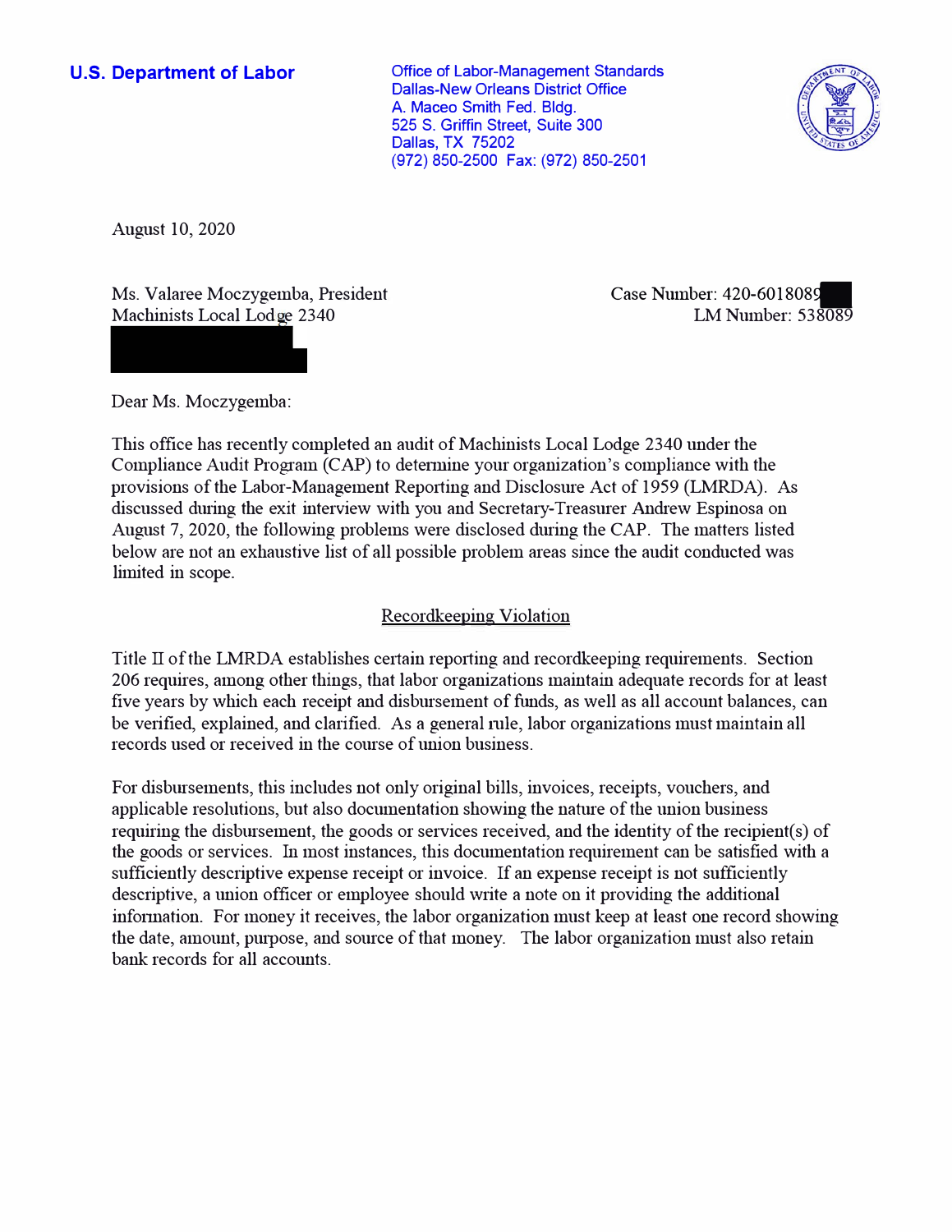The audit of Local Lodge 2340's 2019 records revealed the following recordkeeping violation:

Failure to Maintain Complete Records of Summer Social Event

Local Lodge 2340 failed to maintain complete records of their social summer event. Local Lodge 2340 accepted monetary donations from members to help fund the event, but failed to keep any records of how much was raised or how it was spent. There were unexplained discrepancies regarding the supporting documentation of the event. For example, the event took place in August 2019, but Chief Steward Andrew Espinosa was reimbursed \$1,250 for the event in December 2019. Also, the expenses of the event were paid for by both Recording Secretary Valaree Moczygemba and Chief Steward Espinosa, but the reimbursement check was written to Espinosa.

All funds, including special purpose funds, are considered union funds, even if they are not part of the union's general treasury, and records of such funds must be maintained.

Based on your assurance that Local Lodge 2340 will retain adequate documentation in the future, OLMS will take no further enforcement action at this time regarding the above violations.

## Reporting Violations

 Labor Organization Annual Report LM-3 filed by Local Lodge 2340 for the fiscal year ended The audit disclosed a violation of LMRDA Section 201(b), which requires labor organizations to file annual financial reports accurately disclosing their financial condition and operations. The December 31, 2019, was deficient in the following areas:

1. Disbursements to Officers

Local Lodge 2340 did not include some reimbursements to officers totaling at least \$7,227 in the amounts reported Item 24 (All Officers and Disbursements to Officers). It appears the union erroneously reported these payments in Item 54 Other Disbursements.

 disbursement" to an officer is a payment made to an officer in the form of cash, disbursements for temporary lodging (such as a union check issued to a hotel) or for transportation by a public carrier (such as an airline) for an officer traveling on union The union must report most direct disbursements to Local Lodge 2340 officers and some indirect disbursements made on behalf of its officers in Item 24. A "direct property, goods, services, or other things of value. See the instructions for Item 24 for a discussion of certain direct disbursements to officers that do not have to be reported in Item 24. An "indirect disbursement" to an officer is a payment to another party (including a credit card company) for cash, property, goods, services, or other things of value received by or on behalf of an officer. However, indirect business should be reported in Item 48 (Office and Administrative Expense).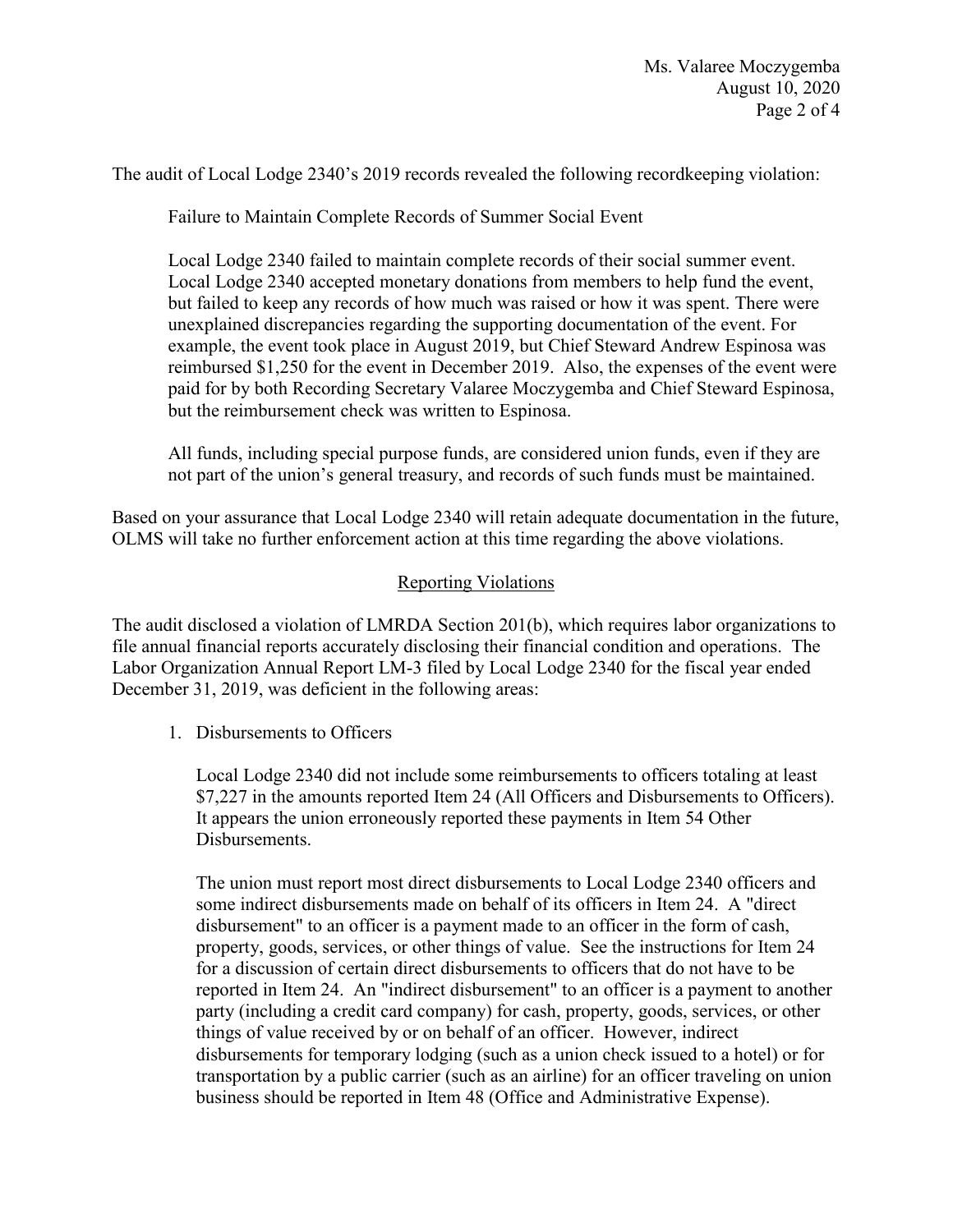2. Beginning and Ending Balances

 Local Lodge 2340 failed to report the correct beginning balance as of January 1, 2019 and ending balance as of December 31, 2019 in Items 25A & 25B.

3. Receipts

 Per Capita Tax. Local Lodge 2340 received \$[17,505.60](https://17,505.60) in dues, \$0 in per capita tax, and a \$1,250 donation from the Grand Lodge for the summer social. Local Lodge Local Lodge 2340 mistakenly reported \$0 in Item 38 Dues and \$18,956 in Item 39 2340 also received other donations for the summer social that they failed to report on their LM-3 report. Local Lodge 2340 should have reported all dues income in Item 38 Dues and all donations in Item 43 Other Receipts.

 Other Receipts on their 2019 LM-3 report. Local Lodge 2340 should only report es in their QuickBooks res<br>\$250 & check<br>461.60 in adjusting entrie<br>cocal Lodge 2340 should Local Lodge 2340 made two adjusting entries in their QuickBooks records "returning two checks to cash" totaling  $$461.60$  (check  $$250 \&$  check  $$211.60$ ). Local Lodge 2340 mistakenly reported the  $\sqrt[5]{\frac{461.60}{n}}$  in adjusting entries in Item 43 actual income as receipts, not adjusting entries.

4. Professional Fees

 International Business Representative Joe Alviar in Item 49 Professional Fees. Local Lodge 2340 mistakenly reported reimbursement payments made to Payments made to companies outside of your organization for professional services such as legal services, accounting services, etc. would be reported in Item 49. Reimbursement payments made to Alviar should have been reported in Item 48 Office and Administrative Expenses.

5. District Payments

Payments made to District Lodge 776 reimbursing them for expenses they paid on behalf of Local Lodge 2340 were mistakenly reported in Item 54 Other Disbursements. Local Lodge 2340 should have reported those payments in Item 48 Office and Administrative Expenses because they were necessary expenses to conduct union business.

 Local Lodge 2340 must file an amended Form LM-3 for the fiscal year ended December 31, using the Electronic Forms System (EFS) available at the OLMS website at www.olms.dol.gov. 2019, to correct the deficient items discussed above. The report must be filed electronically The amended Form LM-3 must be filed no later than **September 9, 2020**. Before filing, review. the report thoroughly to be sure it is complete and accurate